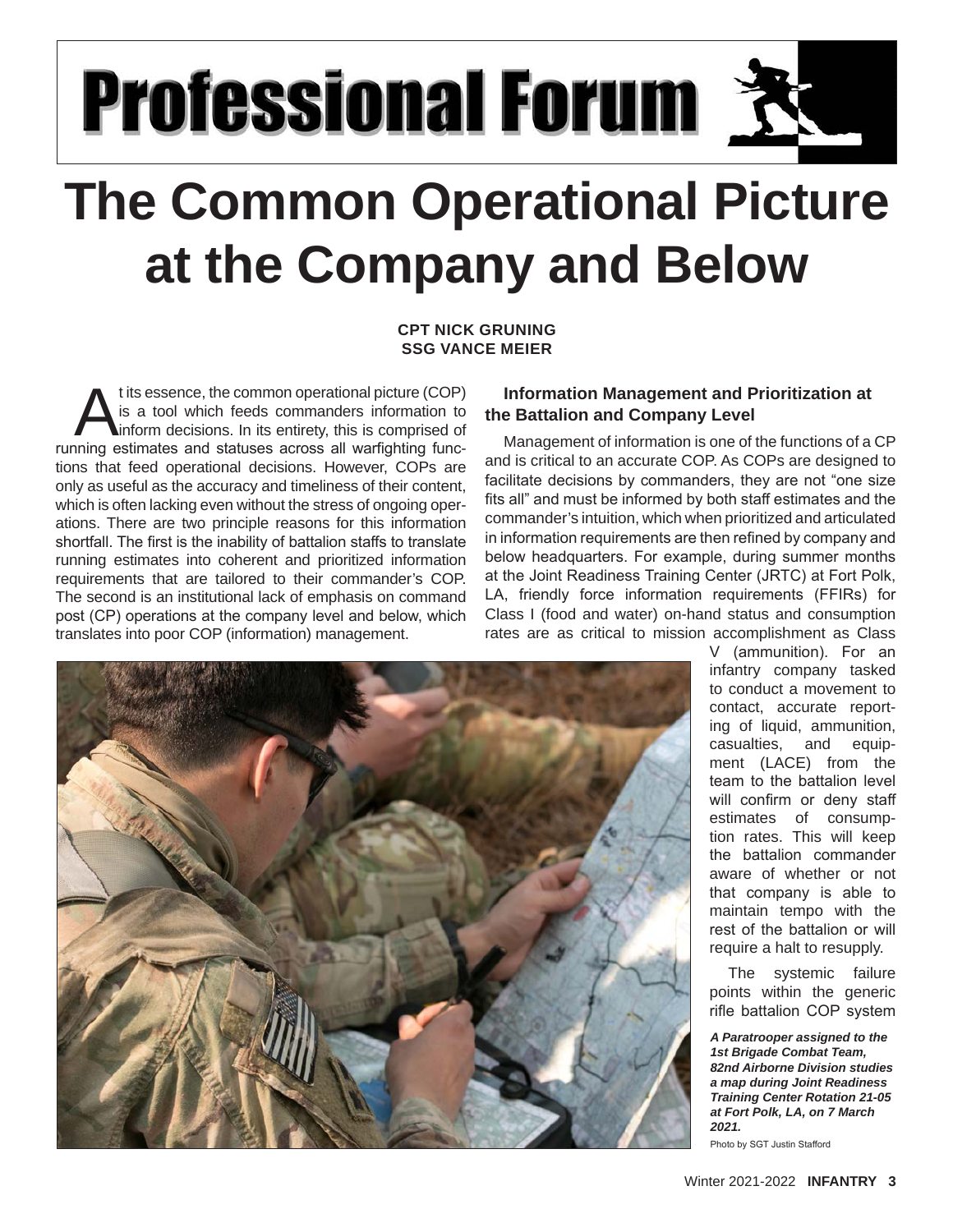#### **PROFESSIONAL FORUM**

are lack of analysis, lack of prioritization, and untrained or unrehearsed CP systems. Lack of analysis by warfighting function of each staff running estimate will not generate mission-specific information requirements. For example, if S2 and S4 cells do not collaborate and account for weather effects to adjust water consumption rates, they will provide their commander with an unrealistic expectation of resupply windows and consequently not generate pertinent reporting requirements for the companies. The inability to prioritize information requirements will result in information oversaturation and a consequent lack of focus at the company and below level, which is not equipped with a staff that can manage a wide swath of information requirements. Given that in summer conditions a company on the move can expect to deplete a water buffalo in 36 hours or less, an example of prioritization of an FFIR would be a consumption report of every 100 gallons of water depleted from the company water buffalo. Finally, at least for the battalion level, information may not be managed or updated due to lack of training (or cross-training) in CP operations, poor layout, or inadequate talent management. If a radio-telephone operator (RTO) receives an update in Class I status from a company but does not update and display that information requirement to inform the commander (whether by lack of knowledge of information requirements, lack of understanding of CP systems, or lack of care or competence), then the COP fails.

#### **Institutional Lack of Emphasis of the COP at the Company and Below**

At the company and below level, the problem of information management is similar. Lack of training, competence, and emphasis can result in critical information being mismanaged or not reported in a timely manner. For example, lack of junior leader development or emphasis can result in late or improper LACE reports from the team through squad levels, which provides inaccurate information to platoons and companies which will then blindside staff running estimates at the battalion level and consequently impact the commander's awareness of the battlefield. Poor information management techniques at the platoon and company level through a lack of rehearsed systems and poor headquarters personnel cross-training will also lead to late and lost reports to battalion, resulting in the same confusion at higher echelon.

The increasing brevity in length of CP appendixes from the battalion to company to platoon level exemplifies the decreasing level of institutional capital invested in information management at each echelon. Defined by Army Doctrine Reference Publication (ADRP) 6-0, *Mission Command*, "the common operational picture is a display of relevant information within a commander's area of interest tailored to the user's requirements and based on common data and information shared by more than one command." Obviously this is a critical function that requires personnel, equipment, and training to systematically function (a CP). At the battalion level, this is accomplished by a staff operating both digital and analog systems, doctrinally guided by a 13-page appendix in Army

*Poor information management techniques at the platoon and company level through a lack of rehearsed systems and poor headquarters personnel crosstraining will also lead to late and lost reports to battalion, resulting in the same confusion at higher echelon.*

Techniques Publication (ATP) 3-21.20, *Infantry Battalion*. At the company level, which by doctrinal definition is the lowest echelon at which the COP exists (informs a commander), it is accomplished with a company headquarters using primarily analog systems guided by a three-page appendix in ATP 3-21.10, *Infantry Rifle Company*. Finally, while platoon CPs are referenced in ATP 3-21.8, *Infantry Platoon and Squad*, their functions are not defined in doctrine. Despite the fact that any appendix supporting platoon CP functions would be undeniably simplistic, by not defining roles and offering techniques for the operation of a platoon headquarters, doctrine has failed to instruct the lowest echelon of headquarters on how to manage information.

As defined by ADRP 6-0, the COP is a commander's tool. This definition precludes its existence at the platoon level, at least in the U.S. Army. However, when one takes a step back from visions of a COP as a suite of electronics and necks it down to what light infantry rifle companies and below use to maintain situational awareness, which is typically a map board capable of holding several overlays and a margin for notes, the company COP looks suspiciously like the same product that exists in a platoon headquarters. Beyond the doctrinal language that makes it exclusive to commanders, it is the same product used to maintain situational awareness and inform decisions by the lowest level of infantry headquarters.

Acknowledgment that the COP exists at the platoon level is more than a superficial gesture. It needs to drive an update to doctrine and professional military education which will begin teaching new infantry lieutenants the importance of understanding the wider operational environment and managing information at their level. Due to the restricted nature of the terrain at JRTC, the wide variety of non-habitual attachments that infantry brigade combat teams (IBCTs) employ, and the complexity of the environment, companies and platoons that can synchronize their understanding of their area of operations have a significantly increased ability to coordinate efforts with adjacent and supporting units as well as avoid fratricide.

#### **Observed Trends: COP Systems at the Company and Below**

In quixotic terms, developing and maintaining the COP at the company level is a windmill joust. While a challenge at any echelon, the reason that companies and, by exten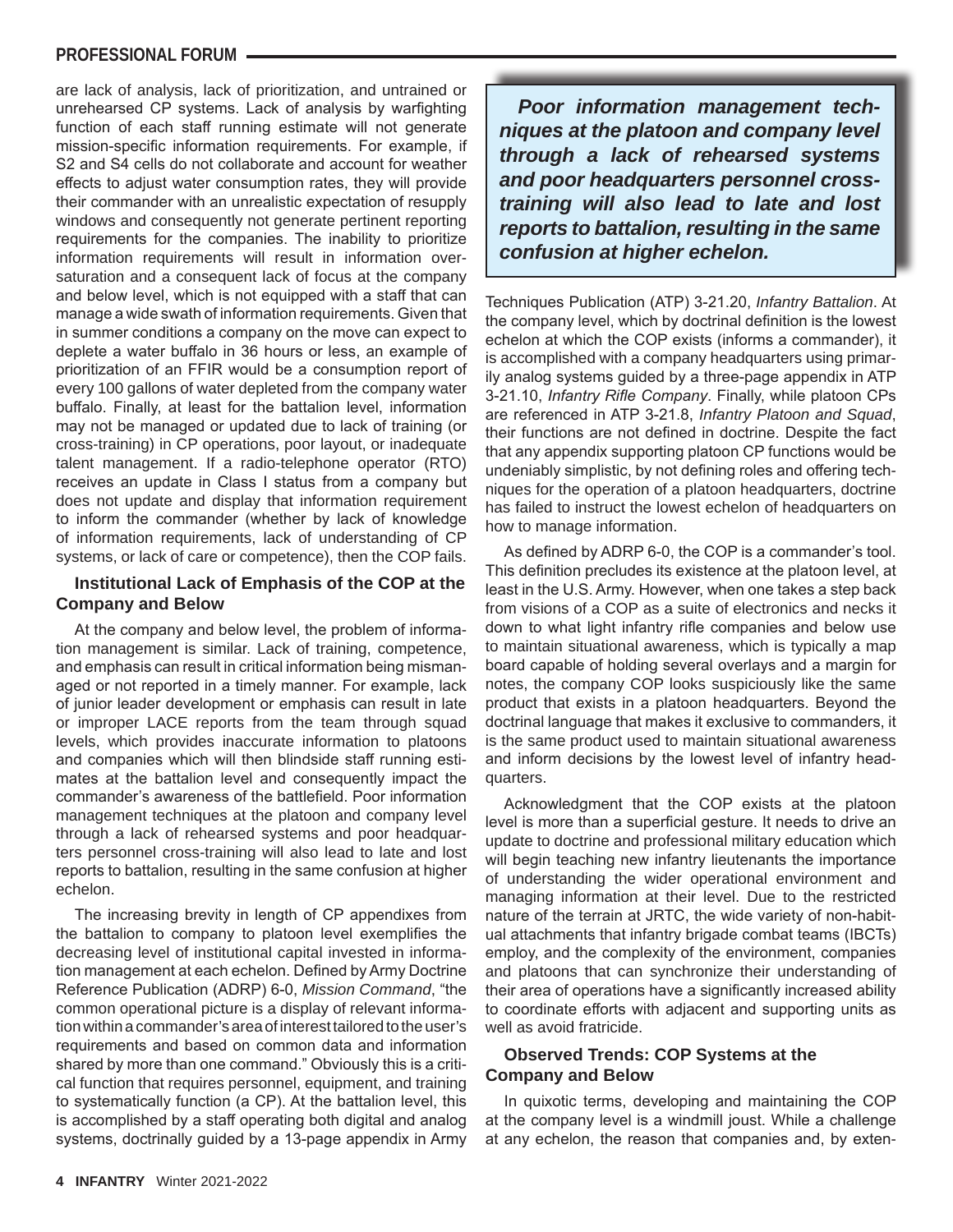sion, platoons are unable to build or maintain a COP is due to a lack of institutional knowledge, manning, and training. If company command teams understand what information they need to manage, select the right personnel to fill the company headquarters, cross-train those personnel to operate the company's communication systems within the battalion's PACE (primary, alternate, contingency, emergency) plan, and enforce timely and accurate reporting of their information requirements, they will be successful at COP management. Unfortunately, the norm for IBCT companies is astride the back of a geriatric equine, visor down and lance in hand, hurtling towards an eco-friendly power source.

Some companies arrive at JRTC with a robust analog system full of trackers and a map. Most of the time, these systems are accurate throughout reception, staging, onward movement and integration (RSOI) but lose relevance almost immediately upon entering the training area. Other companies arrive with a 1:50,000 map and nothing else beyond a vague concept which resides solely in the commander's head. Rarely does a unit actually understand and prioritize the information it needs to successfully own its COP, and cross-training across the company headquarters personnel is never sufficient to successfully manage the COP for the duration of the rotation.

What is undefined, or at least under-defined, by most company commanders is what constitutes relevant information at the company level. This results in either an overcrowded and overcomplicated product that overwhelms the operator with a mix of essential and impertinent information or an undeveloped product that provides nothing more than subordinate unit locations. Both of these examples are detrimental to providing the commander with relevant information. Successful companies adjust systems throughout the rotation until they develop a manageable product that facilitates information management. Some of the most effective examples are simply a laminated piece of a Meal, Ready to Eat (MRE) cardboard or the margins of a map board; as long as it is reliably systematic, looks do not matter.

Defining relevant information is a mission-specific task and should start with a dissection of battalion-level information requirements. After those information requirements are either adjusted or mirrored on the company COP, then commanders can determine what additional information they need to prompt a decision. In the defense, this might be anti-tank (AT) weapon system status and round quantity by type. In the offense, it might be platoon estimates of quarts of water per Soldier during an extended dismounted movement. In all operations, combat power is critical to timely decision making.

Beyond the physical format of the COP, selection and cross-training of headquarters personnel are the other two points of COP management failure for rifle companies. Fully manning a company headquarters is part of the challenge. Given that rifle platoons are typically at 75-percent strength, there is a temptation to either not fill both junior and senior



Photo by Joint Readiness Training Center Operations Group

*Soldiers assigned to the 2nd Infantry Brigade Combat Team, 25th Infantry Division take part in training at the Joint Readiness Training Center at Fort Polk on 14 October 2020.*

company RTO positions, or to fill one or both of them with profile Soldiers to alleviate burdens on platoons. While this may work in garrison, this is significantly detrimental in the field environment as both RTOs are needed to facilitate 24-hour CP operations both with company trains or forward with the commander. Reluctance to fill all 11B headquarters positions with able-bodied personnel is directly related to the trend of utilizing the company 25U communications sergeant to dual-hat as the company RTO. While this seems like a "two birds with one stone" economization of manpower, it limits the 25U from focusing on the management and troubleshooting of all of the company's communications systems and removes depth from the command post's personnel bench, which impacts its ability to conduct continuous operations and maintain the COP.

Another common friction point for company headquarters that is rooted in home station is the relationship with its fire support team (FIST). Appendix A of ATP 3-21.10 lists the FIST as part of the company headquarters. However, the FIST's integration into company headquarters operations is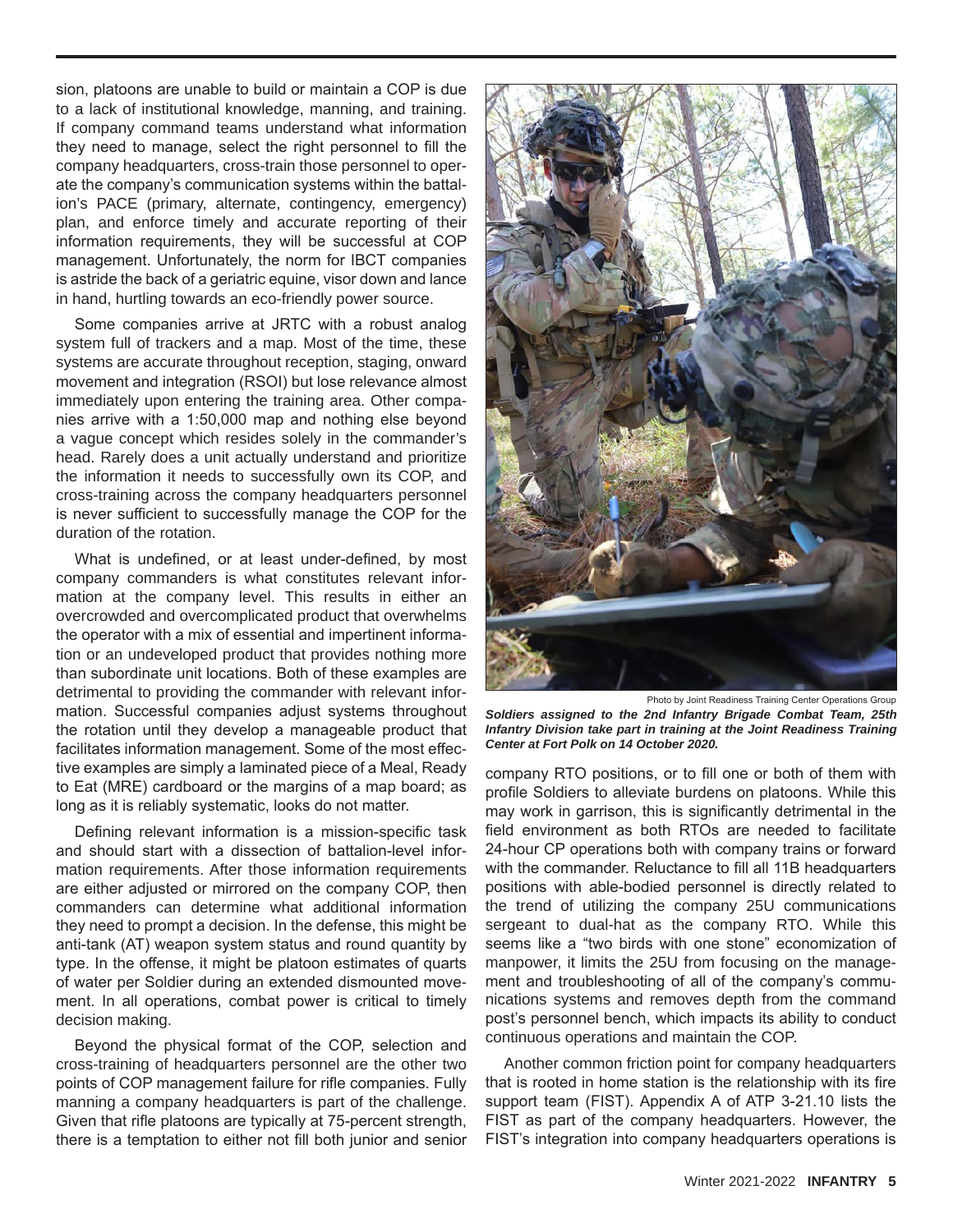#### **PROFESSIONAL FORUM**

only as successful as the frequency with which it trains with the company and masters the company's systems. FISTs that spend more time integrated into their rifle companies are well conditioned to manage the company COP, while FISTs that spend most of their time consolidated either at the infantry or artillery battalion are less familiar with company systems and subsequently less effective at managing the COP as well as other headquarters systems. To ensure FISTs remain integrated into company CP operations, a standard operating procedure (SOP) for headquarters operations must be developed and shared by the company.

The cross-training of all headquarters personnel on digital, radio, and analog systems is chronically under conducted. To achieve redundancy across multiple CP nodes, all headquarters personnel need to have the technical competence to operate all radios and digital systems within the company and battalion's PACE plan. Headquarters personnel also need to understand each of the company's analog tracking systems to ensure information is managed timely and effectively. However, companies often arrive at JRTC with less than half of their headquarters personnel who can effectively operate a Joint Battlefield Command Platform (JBCP), even less who can troubleshoot an Advanced System Improvement Program (ASIP), and only one or two who can use a Distributed Tactical Communication System (DTCS). Analog systems are even more abused, barely surviving RSOI with any degree of accuracy and promptly forgotten about once the unit enters the training area.

Units also struggle with common operational picture redundancy. Overall, this is a graduate-level problem considering that there is enough difficulty in managing one COP. However, if the company headquarters is split, the company executive officer (XO) needs to maintain situational awareness and be prepared to assume command if the commander is taken out of the fight. If the XO has the time to manage a COP, a semblance of situational awareness will exist. Unfortunately, the trend during most rotations is that the XO's bandwidth is entirely consumed by running the company's sustainment operations, resulting in no COP management occurring at the company trains due to the lack of trained headquarters personnel besides the XO.

#### **Techniques for a Successful Company COP and CP**

At the core of an accurate company COP is a trained and competent company headquarters. All positions need to be filled to create the depth in the bench that facilitates continuous operations across both primary and alternate command posts. Mature, intelligent, and fit Soldiers who can operate communications systems and update the COP's analog systems need to be selected to fill these positions. Cross-training of communication and analog systems must be completed across all duty positions. The analog products companies bring to the field need to be utilized daily by headquarters personnel in garrison as well, which will create muscle memory.

When all elements of the company are collocated and the threat is low, one COP is sufficient. While conducting operations in a contested environment, both the primary CP (with the commander) and the alternate CP (with the XO) need a COP. The commander's COP will be primarily operations and intelligence focused, run by his fire support officer (FSO) and RTO (similar to a tactical command post — TAC). The XO's COP, often run from company trains and typically further from contact, will be the full COP to support all of the company's and battalion's information requirements across all warfighting functions. If the commander is dismounted, the XO can also serve as the digital crossover point with higher and adjacent units via the JBCP.

The most effective physical system for the company COP is the map board, even for the XO's COP on company trains. While the fold up "football" concept white boards and/ or tri-folds are alluring for their ready display of information, the ease of portability of the map board makes it more user friendly to update for the RTO either in the patrol base or sitting in the commander's high mobility multipurpose wheeled vehicle (HMMWV); it also facilitates rapid displacement in case of compromise. Additionally, if the commander becomes a casualty and the XO assumes command, he or she will already have a dismountable map board COP ready. Overall, the best practice is a small map board with enough unformatted space (usually one-quarter to one-third of one side of the board, or the back) to fit the battalion and companylevel information requirements and statuses. Formalizing a common size for map boards across a company also facilitates the production and distribution of overlays. Finally, if they are commonly understood, sterilized graphics can be used to reduce risk of compromise if the unit is overrun.

Although ideally the COP is updated in real time, this sometimes does not happen due to stresses of operations or lack of training. Companies must synchronize their COPs with the battalion's via operation orders (OPORDs) and commander's update briefs (CUBs), pulling information from the battalion RTO or physically travelling to the battalion main CP or TAC to gain relevant information. They must then ensure that platoon COPs are updated via either time- or conditions-based syncs or through the orders process. Units successfully manage to keep COPs up to date by enforcing conditions-based COP syncs either as a condition to cross the line of departure or as part of priorities of work during patrol base operations.

#### **Techniques for a Successful Platoon COP and CP**

The platoon COP is as robust as it needs to be for the platoon leadership to manage information which supports the company's information requirements as well as for the platoon leadership to stay informed of the fight two levels up. As the lowest level of headquarters in the Army, the platoon still needs to manage information, maintain situational awareness, and make decisions, all which are facilitated by the COP. The functionality of platoon leaders' map